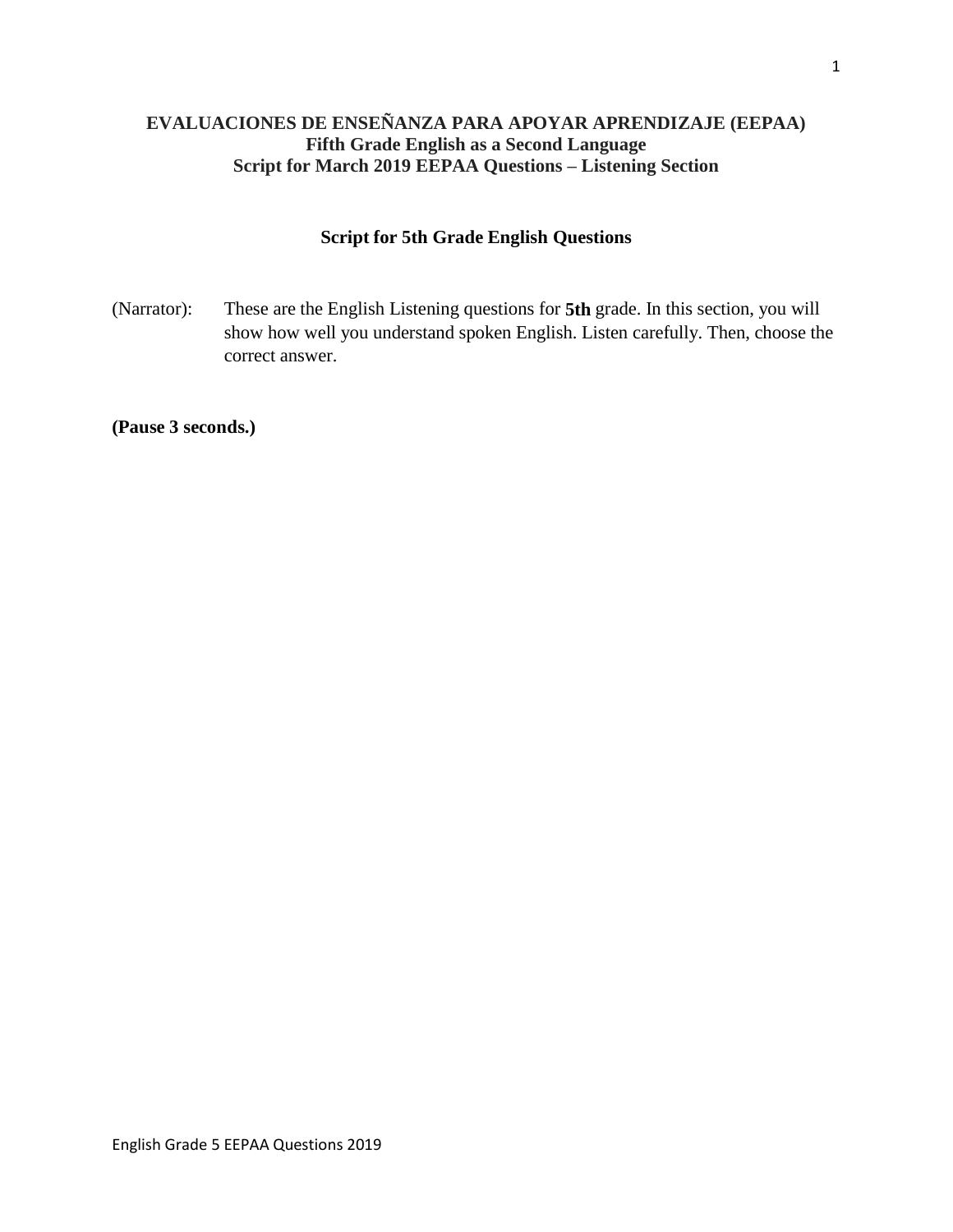(Narrator): Listen to a passage about a girl who became an airplane pilot. You will answer questions 1 through 4 based on this passage.

## **(Pause 3 seconds.)**

(Narrator):

"Amelia, come to dinner," called Mother.

"I'll be there in a few minutes. We are almost done fixing the car," Amelia responded.

Amelia was very interested in everything mechanical. She was fascinated by cars.

"Mom, can we go to the fair?" asked Amelia eagerly.

"Sure, as soon as we finish our household chores," replied her mother.

Amelia was 10 years old when she first saw an airplane at the Iowa State Fair. She studied car repair as a young girl, and when Amelia grew older, she worked as a volunteer nurse at the Toronto Spadina Military Hospital. During that time, she attended a flying exposition for the first time. She attended another air show a few years later and became interested in flying airplanes. Amelia looked toward the sky and thought to herself, "Someday I will be up there in the clouds flying."

Later, Amelia took flying lessons. She was very proud when she earned her airplane pilot's license. Amelia Earhart became the first woman to pilot an airplane across the United States.

## **(Pause 3 seconds.)**

(Narrator): Now answer the following questions.

## **(Pause 3 seconds.)**

18AI05007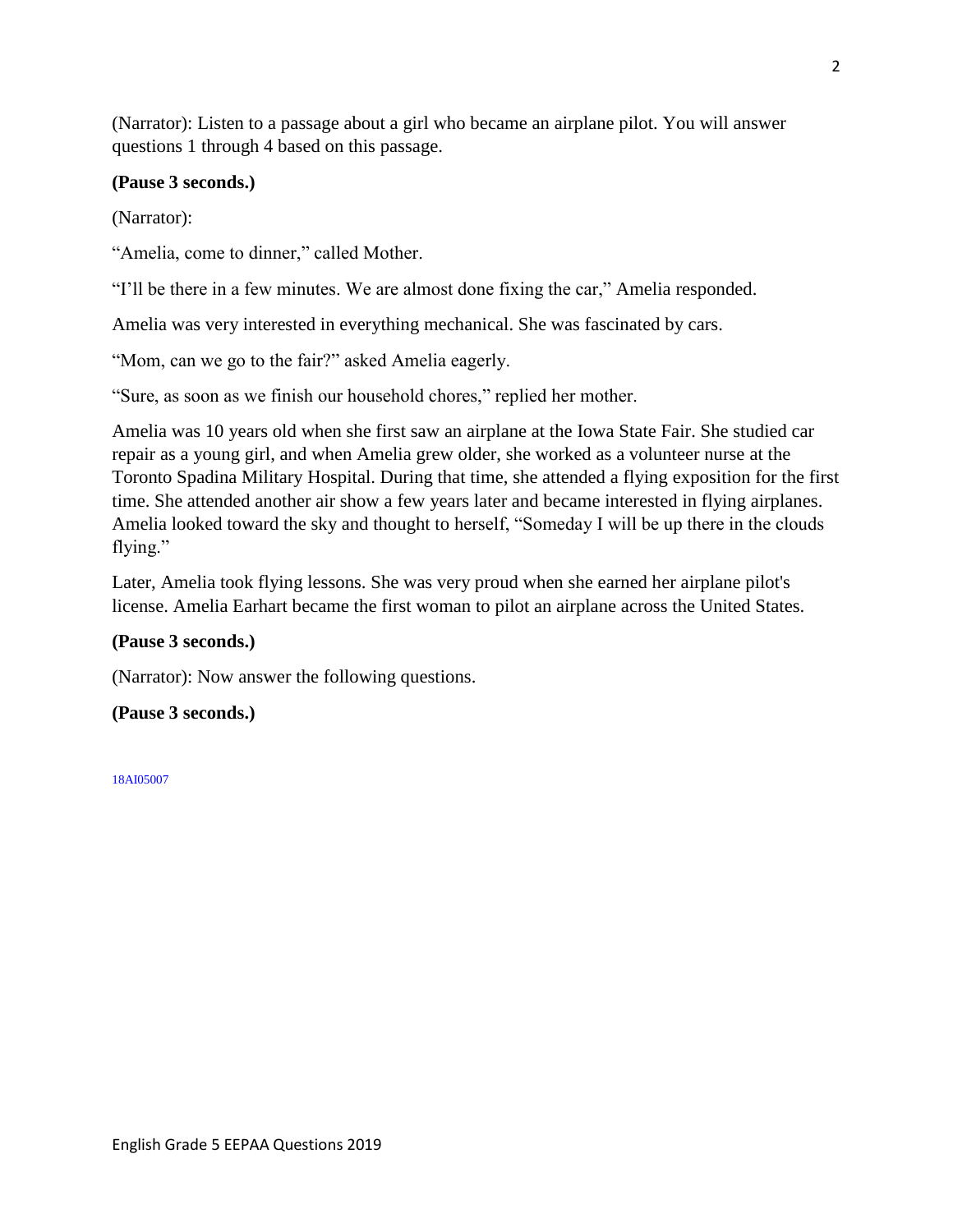(Narrator): Look for question number 1. Now listen carefully to the following question.

**(Pause 3 seconds.)**

(Narrator): What is the MAIN IDEA of the passage?

**(Pause 3 seconds.)**

**(Note: Pause 2 seconds between options.)**

(Narrator):

**A** Amelia Earhart had a loving family. **B** Amelia Earhart flew across the United States. **C** Amelia Earhart was talented as a young girl. **D** Amelia Earhart had many accomplishments.

**(Pause 3 seconds.)**

(Narrator): Choose the letter of the correct answer.

**(Pause 3 seconds.)**

AI18055487BEN2-18AI05007\_4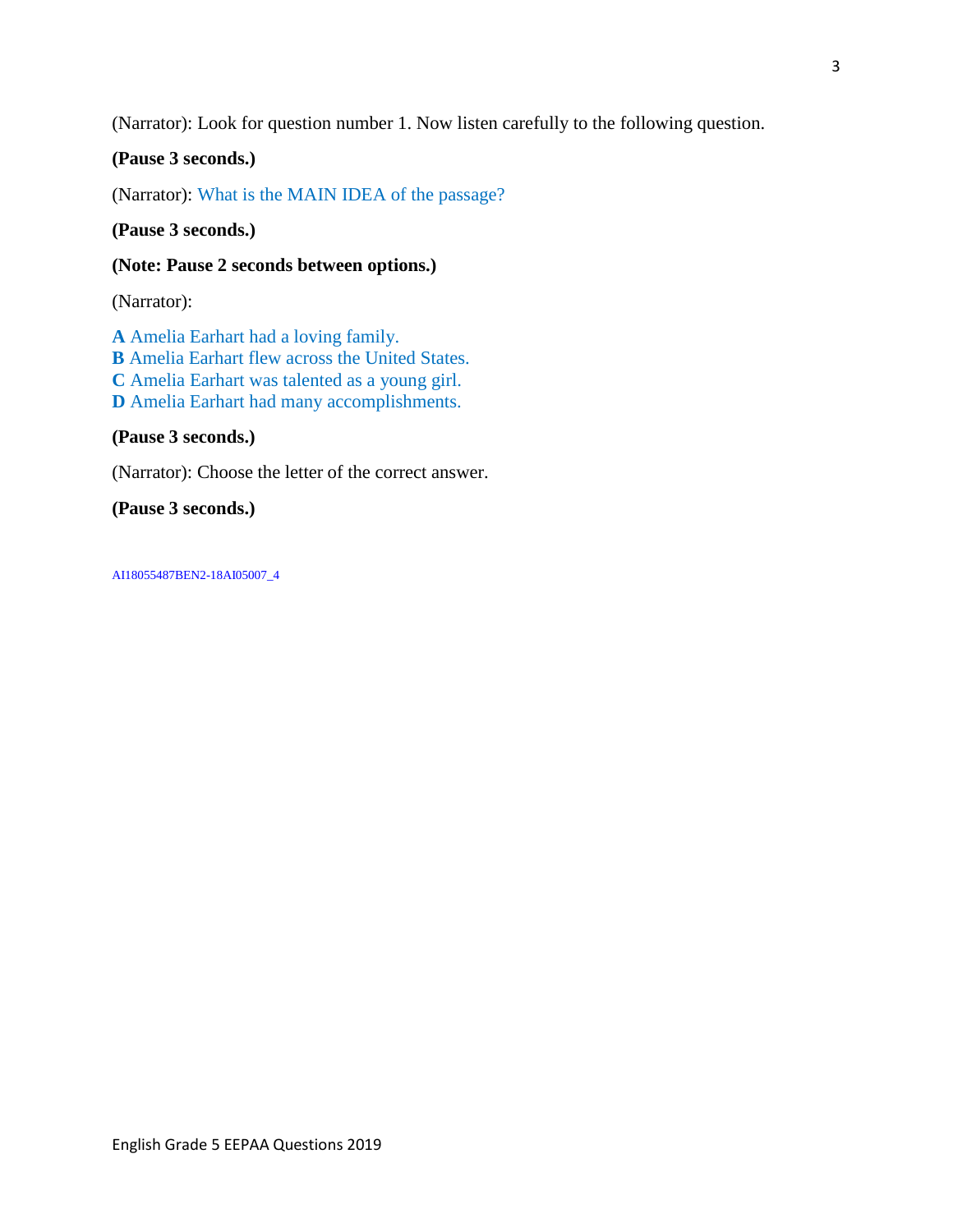(Narrator): Look for question number 2. Now listen carefully to the following question.

## **(Pause 3 seconds.)**

(Narrator): What did Amelia have to do before going to the fair?

#### **(Pause 3 seconds.)**

#### **(Note: Pause 2 seconds between options.)**

(Narrator):

**A** household chores **B** math homework **C** fix the car **D** eat dinner

**(Pause 3 seconds.)**

(Narrator): Choose the letter of the correct answer.

**(Pause 3 seconds.)**

AI18055488BEN2-18AI05007\_1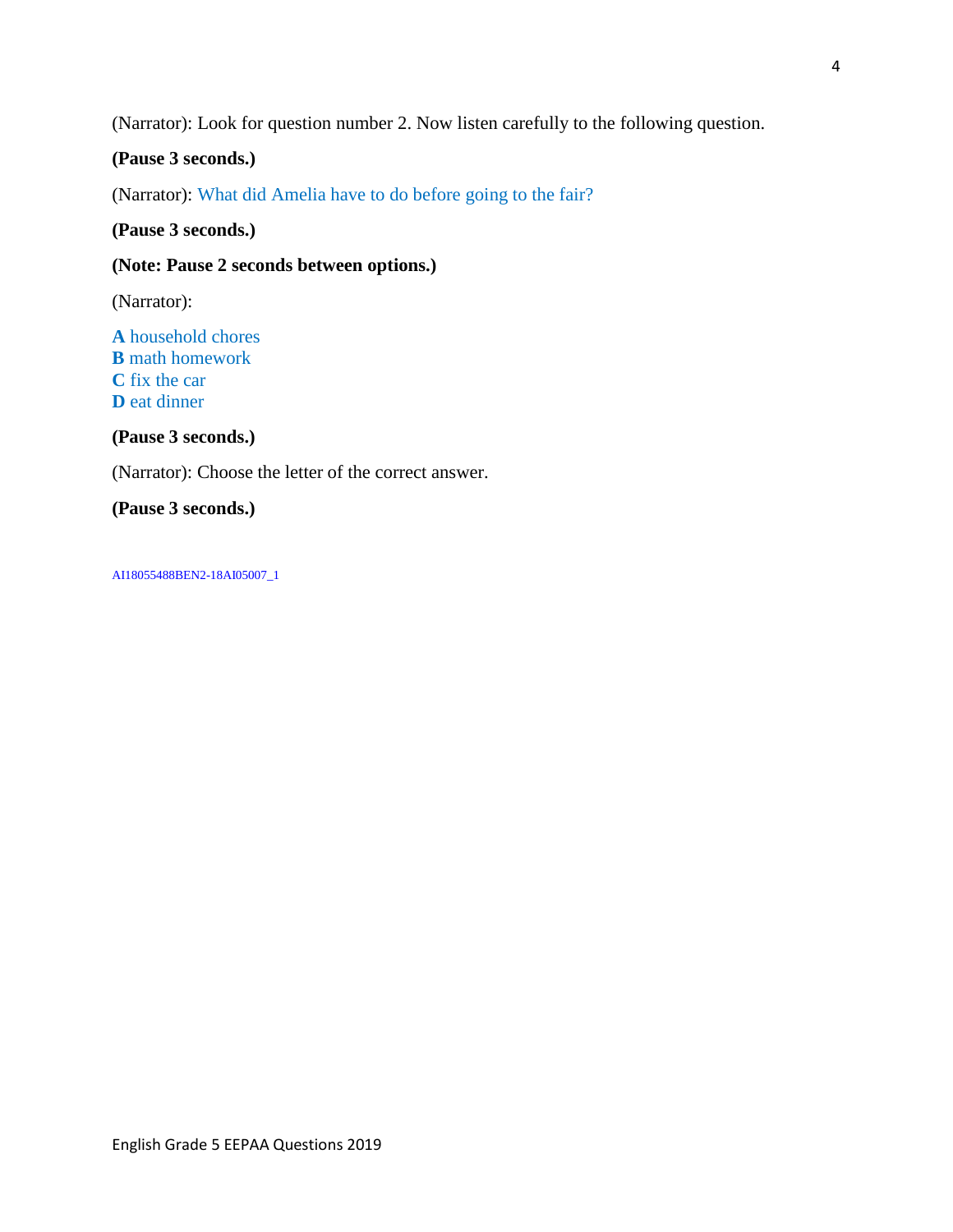(Narrator): Look for question number 3. Now listen carefully to the following question.

## **(Pause 3 seconds.)**

(Narrator): According to the passage, what made Amelia feel MOST proud?

**(Pause 3 seconds.)**

#### **(Note: Pause 2 seconds between options.)**

(Narrator):

**A** earning an airplane pilot's license **B** watching an airplane show **C** working as a nurse **D** helping to fix cars

**(Pause 3 seconds.)**

(Narrator): Choose the letter of the correct answer.

**(Pause 3 seconds.)**

AI18055489BEN2-18AI05007\_1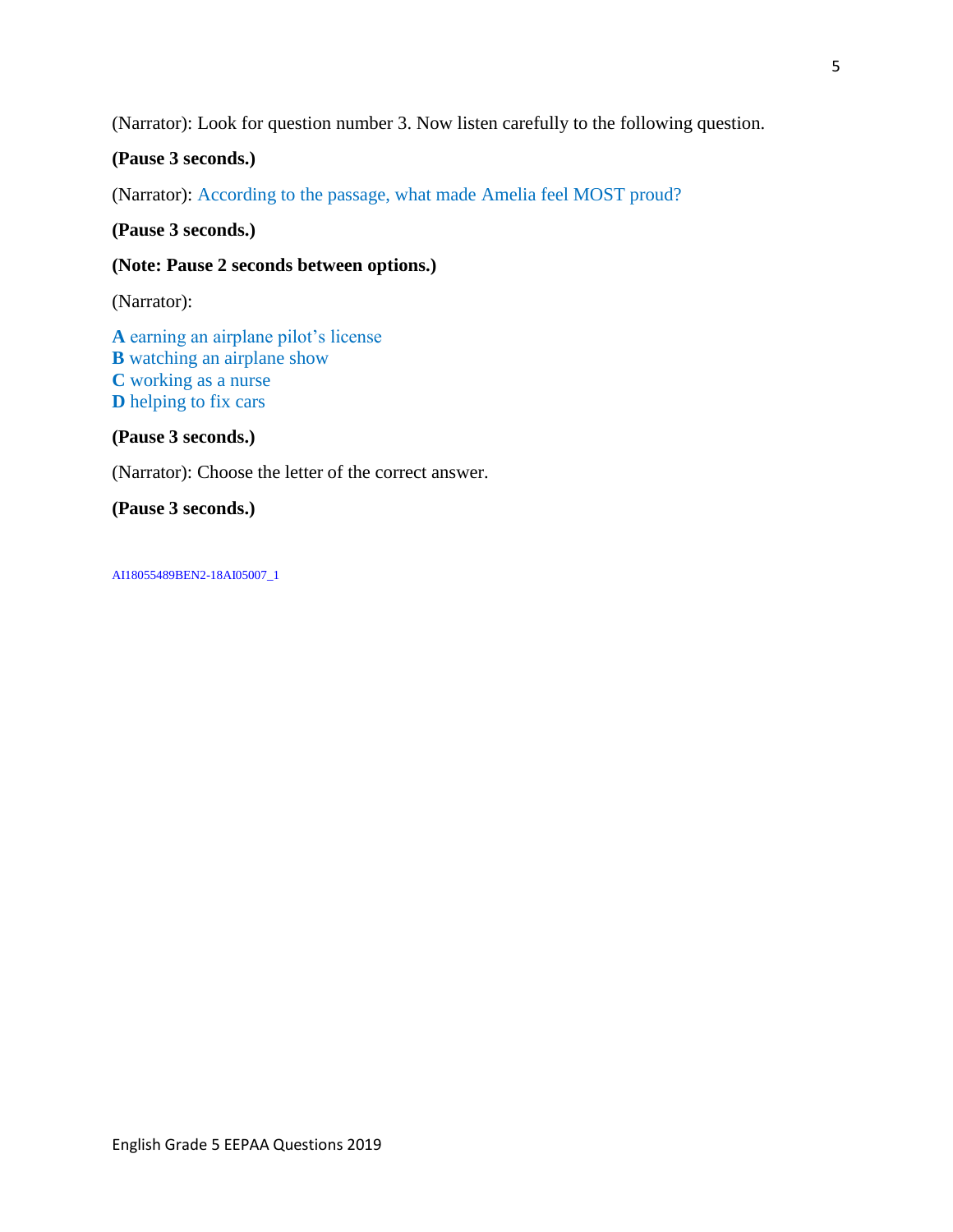(Narrator): Look for question number 4. Now listen carefully to the following question.

## **(Pause 3 seconds.)**

(Narrator): According to the passage, Amelia Earhart was —

#### **(Pause 3 seconds.)**

#### **(Note: Pause 2 seconds between options.)**

(Narrator):

**A** a good military nurse. **B** an outstanding student. **C** responsible with her household chores. **D** the first woman pilot to fly across the United States.

#### **(Pause 3 seconds.)**

(Narrator): Choose the letter of the correct answer.

### **(Pause 3 seconds.)**

(Narrator): Listen to the passage, the questions, and the answer choices again.

#### **(Pause 3 seconds.)**

## **(Narrator repeats the passage, questions, and answer choices.)**

#### **(Pause 10 seconds.)**

AI18055490BEN2-18AI05007\_4